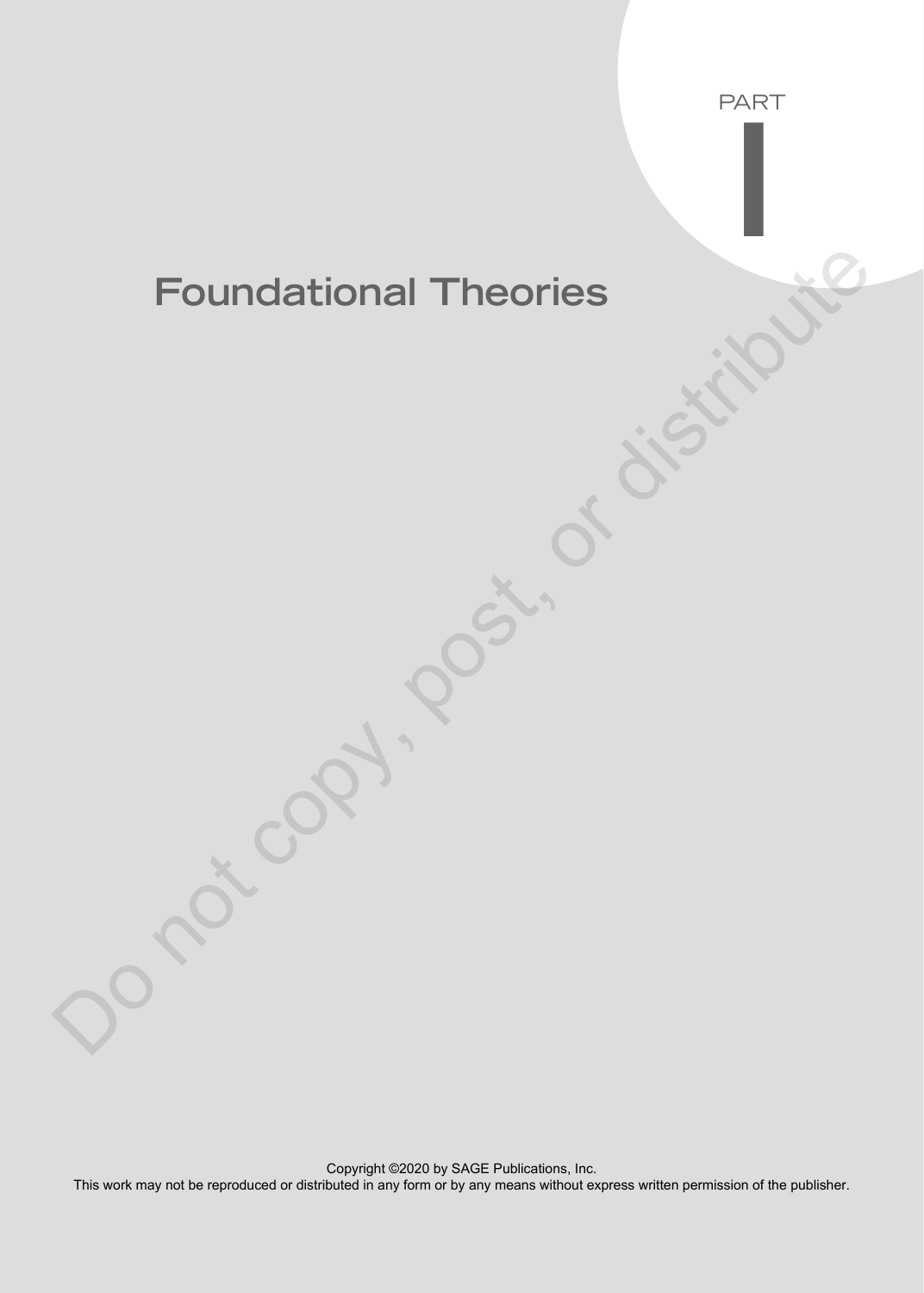

# **Prejudice and Discrimination**

**CHAPTER** 

1

*Gordon W. Allport | Robert Merton*

Prejudice is one of the early foundational concepts examined in relation to racism. Prejudice is most often studied as the irrational negative beliefs that individuals hold against groups and is usually observed as the precursor to discrimination, which is prejudice put into action. This chapter is based on *The Nature of Prejudice* by Gordon W. Allport, who was known for his work on personality psychology. Although this work was published in the 1950s, it continues to influence contemporary conversation. This chapter also includes a brief description of the often-referenced prejudice-discrimination typology written by the notable sociologist Robert Merton.<sup>\*</sup> Prejudice is one of the early foundational concepts examined in relation to racian,<br>Prejudice is most offer studied as the interior in registration is in relation to receive the state in the state of the distribution is pr

Copyright ©2020 by SAGE Publications, Inc.

**2** This work may not be reproduced or distributed in any form or by any means without express written permission of the publisher.

<sup>\*</sup>Photos of Allport and Merton unavailable.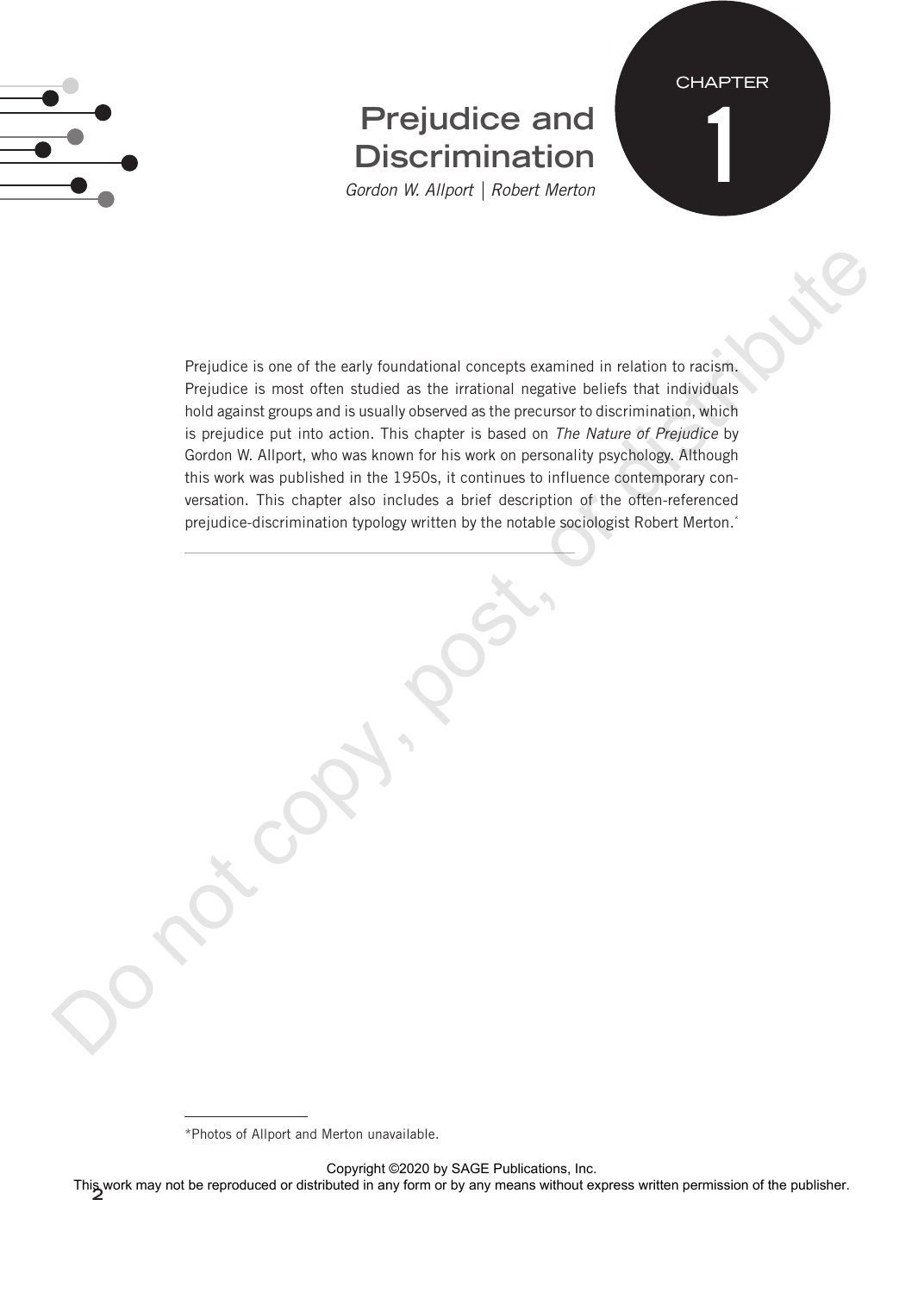# **Why This Theory**

In the 1950s, when the book *The Nature of Prejudice* by Gordon W. Allport was published, the United States had recently confronted the atrocities of World War II and was facing difficult racial, ethnic, and religious tensions at home. The United States, like many other postindustrial nations, was experiencing success in advancing technology and growing national wealth but was not achieving similar successes in combating prejudice. Moreover, the increasingly global nature of capitalism was bringing disparate groups closer together, and as Allport states, "nations once safely separated by barricades of water or mountains are exposed to each other by air … products of the modern age have thrown human groups into each others' [sic] laps. We have not yet learned how to adjust to our new mental and moral proximity."1 Given these intersecting social landscapes and the prevalence of group animosities, an explanation was needed for the persistence of prejudice.

Allport culled together wide-ranging scholarship on prejudice and discrimination to propose a framework for understanding prejudice and to set a foundation for future work. While in his book, Allport states that bias can have a positive or negative connotation, his focus is on negative bias, with particular attention paid to religious and ethnic prejudice. He then explores discrimination, which is prejudice manifested in action.

# **Description of the Theory**

Allport notes the difficulty of examining prejudice, particularly with a scientific analysis. First, prejudice is difficult to address because of the belief that prejudice is in the "eye of the beholder"; a cultural pluralistic approach often suggests that bias is based on one's cultural viewpoint, so that what is considered bias to one is not to another. A second difficulty in studying prejudice is that it can be seen as burdened by emotional bias and as a creation of "angry liberals," who believe they see bias everywhere, even where it does not exist. However, Allport unequivocally states that prejudice "is not 'the invention of liberal intellectuals.' It is simply an aspect of mental life that can be studied as objectively as any other."2 Allport thus takes a highly systematic and scientific approach to his exploration and explanation of prejudice. *The Nature of Prejudice* is more than 500 pages, with eight main sections. This chapter does not follow the same outline of Allport's book but instead synthesizes the information into five areas: (1) the definition of prejudice, (2) the nature of categorization, (3) in-groups and out-groups, (4) why prejudice exists and persists, and (5) prejudice in action. none. The United States, the main of the positivation and nature, we see the state and the control of the measurement in the measurement in the measurement in the measurement of the measurement of the measurement of the me

#### **The Definition of Prejudice**

The definition of *prejudice* is not as straightforward as one might think. There are several components or facets of prejudice. Allport begins his

Copyright ©2020 by SAGE Publications, Inc.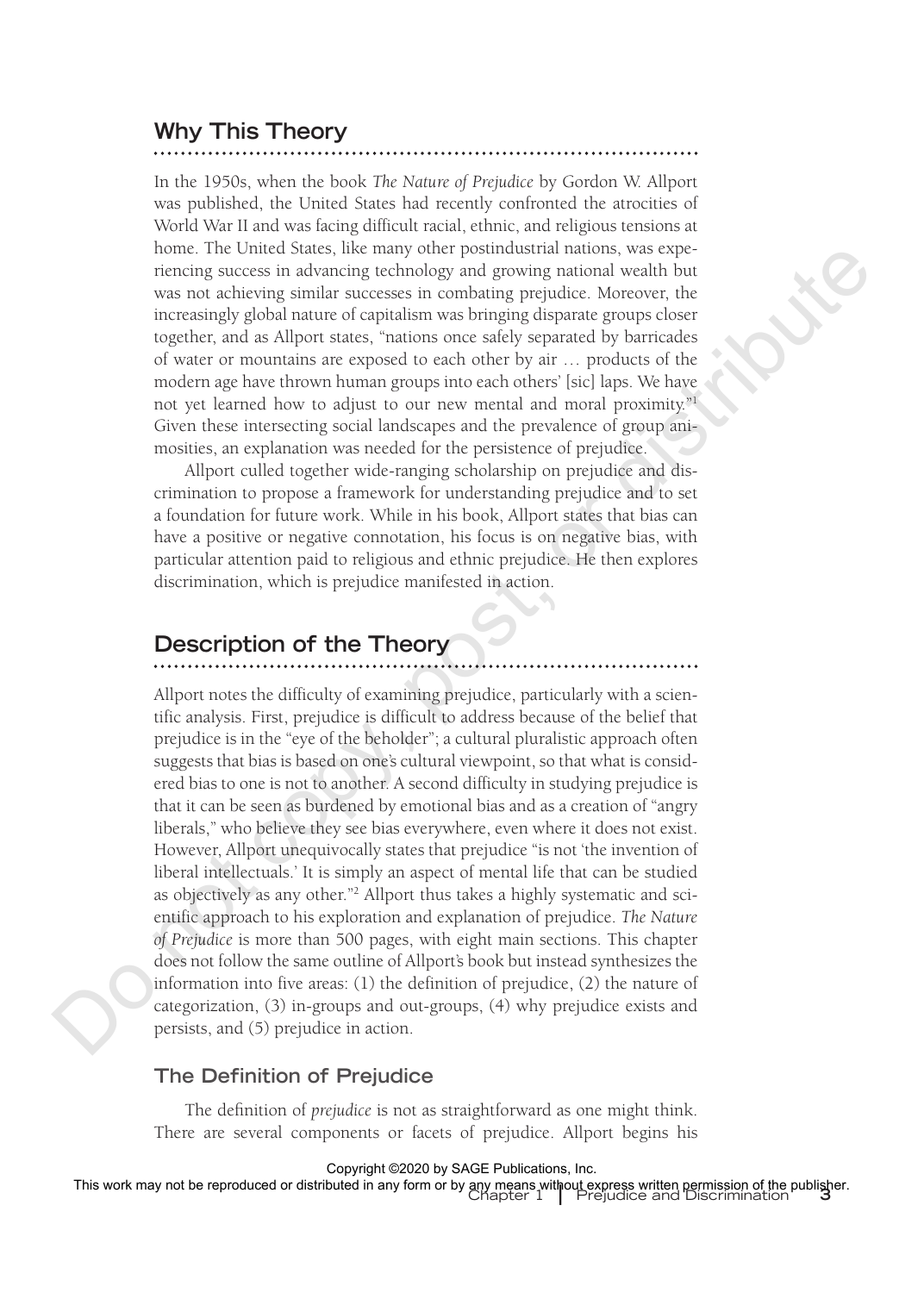definition by noting that "hate prejudice" comes out of "love prejudice." Love prejudice is the bias toward and favoritism for one's own primary group, and hate prejudice is the *secondary* prejudice that develops from defending one's primary group.<sup>3</sup> This conceptualization helps clarify that perceptions of ingroups and out-groups are at the center of the problem of prejudice. Next is the tendency for people to form concepts, categories, and generalizations, all of which lead to oversimplification and prejudgments. A prejudice can be based on a number of categories: race, sex, age, ethnicity, language, region, religion, nation, class, and more.<sup>4</sup> People erroneously use these categories to classify people and then assume ideas about them that may or may not be correct. Another facet of prejudice is the distinction between attitude and belief. An attitude is expressed as a disfavor that is related to an overgeneralization of a group; an attitude can then lead to false beliefs about an individual or group.<sup>5</sup> For example, the attitude of "I don't like Latinxs" can then translate to a belief of "Latinxs are criminals." A culminating and basic facet of prejudice is hostility and rejection, which results in condemnation of individuals based on their group membership.<sup>6</sup> Thus, Allport comes to define **ethnic prejudice** as "an antipathy based upon a faulty and inflexible generalization. It may be felt or expressed. It may be directed toward a group or as a whole, or toward an individual because he is a member of that group."7 and collection of the proposition of propositions and propositions. A proposition and proposition and propositions and propositions and proposition and proposition and proposition and proposition and proposition and propo

Yet it's important to remember that not all prejudgments or generalizations are prejudice. If a person rejects a prejudgment after being presented with alternative information and evidence, there is rational thought involved. **Prejudice**, on the other hand, is emotional and rejects countering information:

*Prejudgments become prejudices only if they are not reversible when exposed to new knowledge.* A prejudice, unlike a simple misconception, is actively resistant to all evidence that would unseat it. Emotion tends to elevate when a prejudice is threatened with contradiction. Thus, the difference between ordinary prejudgments and prejudice is that one can discuss and rectify a prejudgment without emotional resistance.<sup>8</sup>

Central to this process of prejudgment is the nature of categorization.

#### **The Nature of Categorization**

Categorization is a human imperative because it makes daily activities more efficient and helpful for ordinary living. For example, categorizing types of cups can distinguish between a juice glass and a coffee mug, and such categorization can help one navigate a morning routine. A basic definition of a **category** is "an accessible cluster of associated ideas which as a whole has the property of guiding daily adjustments."9 Thus, categorization is not necessarily negative or irrational, and there is valuable use in a "differentiated category," which has allowance for variation and subdivision rather than an irrational overgeneralization.10

This work may not be reproduced or distributed in any form or by any means without express written permission of the publisher.<br><sup>4</sup> Part I | Foundational Theories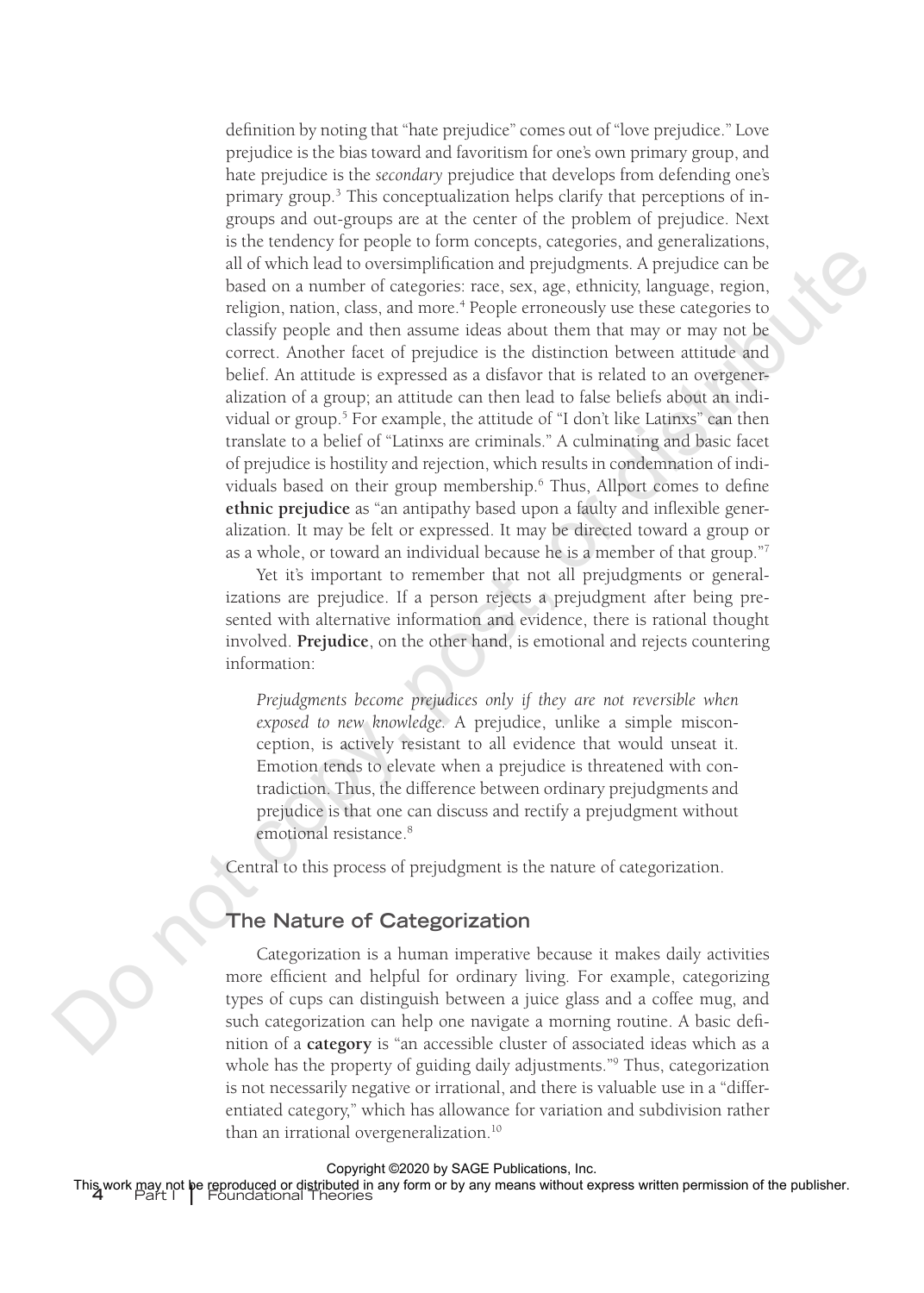An important part of the categorization process, which is often then associated with prejudice, is how people come to *see difference.* "Difference" is often assigned by society rather than inherent, and there is a process of coming to see certain groups of people as distinguishable from one another. First, there needs to be some easily identifiable feature to which "difference" is attached. This marker of difference then becomes easily identifiable by prejudiced people. For example, in the case of race, skin color is marked as different. Yet skin color itself is *not* the reason for the prejudice but instead is the aid for determining the target of the prejudice.<sup>11</sup> Difference serves as a "condensing rod" for grouping people together and perpetually seeing them unfavorably.<sup>12</sup>

The use of particular terms and labels is also significant in the categorization process. Prejudiced labels are embedded with negative emotion, such as the difference between calling a teacher a "schoolteacher" versus the prejudiced label of "school marm," which imagines teachers as single women who are too strict and proper.<sup>13</sup> Labels also serve to create cohesion between a category and a symbol. This cohesion is clearly seen with the range of labels used to symbolize racial groups, particularly those often assigned to Black communities, such as "thugs" or "ghetto." The cohesion between a category and a symbol can become so strong that the label can act independently to represent a racial group; in the example of "ghetto," the word can be used without context to provoke negative images of Black communities. These racialized terms are intended to reference only one aspect assigned to a group, thereby distracting attention from any concrete reality or evidence that would serve to the contrary.14 de. For example, in the case of size, shorted by a marked as different. Yet show that the control of the present of the perturbe term in the control of the perturbed is the state of the perturbed in the perturbed by the p

Categorization is sometimes reduced to or mistaken as the same process as stereotyping. A stereotype is not a category but an idea that accompanies categorization and prevents differentiated thinking; a **stereotype** is "*an exaggerated belief associated with a category,*" and "*its function is to justify (rationalize) our conduct in relation to that category*."15 Examples of stereotypes are that all Latinxs are foreigners or that all Asians do well in school. Stereotypes are useful for prejudiced people, as they assign whole sets of beliefs to a group that justify their thoughts and behaviors toward that group.

#### **In-Groups and Out-Groups**

A critical component of prejudice is the solidification of one's in-group and the creation of out-groups. A **group** is "any cluster of people who can use the term 'we' with the same significance."16 An *in-group* is the group of one's primary membership and belonging, and an *out-group* consists of those who do not belong to the in-group. Membership in an in-group is based on the needs of the individuals in the group, and it is possible to have concentric in-groups, such as family, neighborhood, city, state, and nation. In this sense, belonging to a nation does not negate a simultaneous membership in one's family. A particular type of in-group is a *reference group*, or the group that one "refers to" in guiding personal behavior and aspirations.

In the case of race and prejudice, in-groups and out-groups serve as organizing tools. It is assumed that all the individual members of a group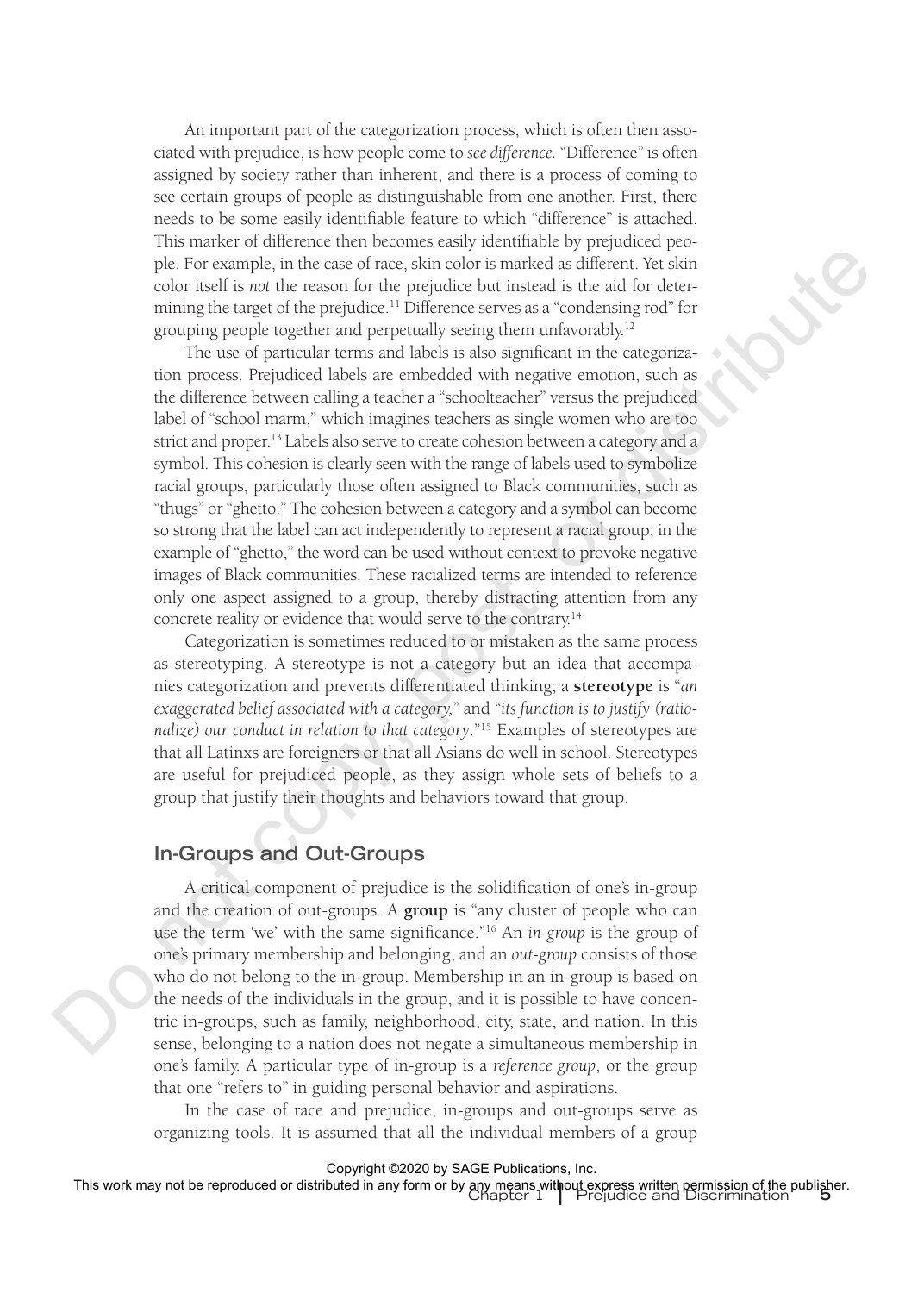have the characteristics of that group—for instance, beliefs that all Blacks are prone to violence or that all Jewish people are penny-pinching. Such beliefs about out-groups may be rooted in a "kernel of truth," in that some individuals may have these traits, but prejudice is feelings of difference about a whole group, even when these feelings are imaginary.17 As Allport states, "there is probably not a single instance where every member of a group has all the characteristics ascribed to his group, nor is there a single characteristic that is typical of every single member of one group and of no other group."18 Moreover, no person knows *every* member of a group, so "any negative judgment of these groups *as a whole* is, strictly speaking, an instance of thinking ill without sufficient warrant."19 In other words, beliefs about individuals because of their group membership result in prejudice based on irrational bias rather than rational, logical thought.

A group can also assert itself as the primary group. Whites proclaim themselves as the dominant reference group for all races and thereby assume that people of color should aspire to White norms. When Whites perceive themselves to be threatened by people of color, the White in-group becomes heavily solidified, and Whites construct people of color as inferior. If the needs of Whites become strongly aggressive, their definition of themselves is formed in relation to the hatred of out-groups—that is, people of color.

### **Why Prejudice Exists and Persists**

Allport examines two overarching explanations for the existence of prejudice. The structural view looks to social factors because prejudice is most often rooted in the needs and habits of groups. The psychological view looks to individual behavior and personal development. Allport strongly states that it is a "both/and" situation, wherein prejudice is a problem of the structure and of the individual.

#### Structural Explanations

Structural reasons for prejudice are related to group dynamics and interactions. When groups face social pressures, prejudice is more likely. Allport outlines nine general contexts when groups are more likely to develop prejudice: (1) Significant diversity among groups (physically or culturally) can lead to an emphasis on group difference, which can then lead to the formation of strong in-groups and therefore strong out-groups. Examples of physical prejudice are often connected to race or ethnicity, whereas cultural prejudice is frequently rooted in religious differences. (2) When vertical mobility is permitted, tension and strain often develop as some groups do much better than others. For example, when some are very wealthy and others are low-income with access to few resources, animosity grows. (3) When rapid social change is in progress, there can be conflict about the direction of society and disagreement over group rights, as was seen with the advance of industrialization and women's rights in the labor force. (4) A demographic increase in the size of a minority group can lead to the majority group's From the measure was a since the proposition of the simulated proposition of the simulated band and the straight in the straight converges of the straight in the straight in the straight in the straight in the straight in

Copyright ©2020 by SAGE Publications, Inc.

This work may not be reproduced or distributed in any form or by any means without express written permission of the publisher.<br><sup>6</sup> Part I | Foundational Theories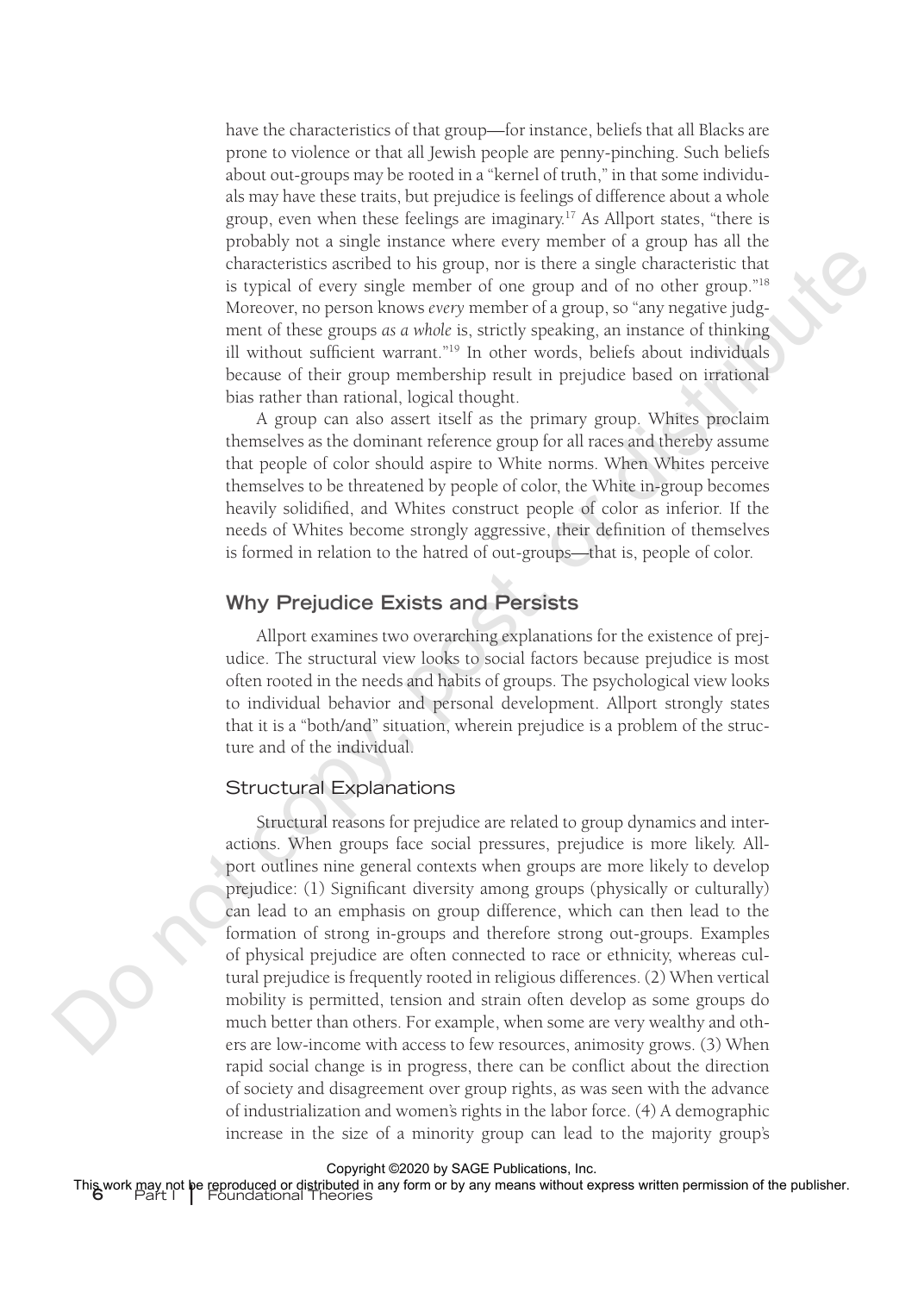feeling threatened. This situation commonly occurs with immigration, such as Northern African immigrants in France or Mexican immigrants in the United States. (5) The existence of direct group competition can cultivate a group desire to do better than another group. For instance, animosity can grow when groups compete for entry-level jobs or housing in dense cities. (6) When exploitation is sustaining one group's interests, there is an inducement to support prejudice against the exploited group. This situation often exists in capitalist societies, where wealthy barons seek to use and control low-income laborers; for example, U.S. railroad tycoons exploited prejudice against Irish and Chinese workers when they used them to build the railroad. (7) When a society's customs are more favorable to bigotry and do not limit aggression, there is a cultural context for prejudice. This situation occurs when there is state-sanctioned prejudice, such as racial or religious segregation, or if the state and society do little to curb prejudice. (8) Places where neither assimilation nor cultural pluralism is welcomed leave few options for out-groups to fit in, as they are neither welcomed into the fold, nor are their differences permitted. (9) If there are traditional justifications for ethnocentrism, perhaps ones that originate in cultural or religious rituals, prejudice is likely to have a preexisting hold. For example, societies with a White supremacy framework usually develop because of Whites' deliberate group move for this ethnocentric viewpoint to be a vital, embedded part of society's culture. Sometimes religion is also involved because of the ways in which it is used as a rationale for one group to have power over another, as was seen with Hitler's aggression against Judaism or as seen with hostile Islamic states. Religion, however, is more of a tool and not a determinant of prejudice. Each one of the nine structural contexts can singularly support a prejudiced society, or the contexts may act in concert with one another to cultivate a society where prejudice exists and persists.<sup>20</sup> or the sympathing operator and the exploration of the sympathing operator and the sympathing sympathy control by where we have the sympathy control by where the sympathy control by where the sympathy control by where the

#### Psychological Explanations

Prejudice can also be a psychological trait and is often studied via questionnaires that inquire into individual beliefs. In fact, at one point, Allport notes:

Studies constitute a very strong argument for saying that prejudice is basically a *trait of personality.* When it takes root in a life it grows like a unit. The specific object of prejudice is more or less immaterial. What happens is that the whole inner life is affected; the hostility and fear are systematic.<sup>21</sup>

There are several psychological explanations for how an individual comes to be prejudiced, including acquiring prejudice through the adoption of one's family or reference group, participating in processes of projection, and developing a prejudiced personality. These explanations are not necessarily mutually exclusive, but each has a different focus.

Individuals are often prejudiced because they have learned this prejudice from their family or other immediate reference group. Parents can foster an atmosphere of prejudice by emphasizing power and authority rather than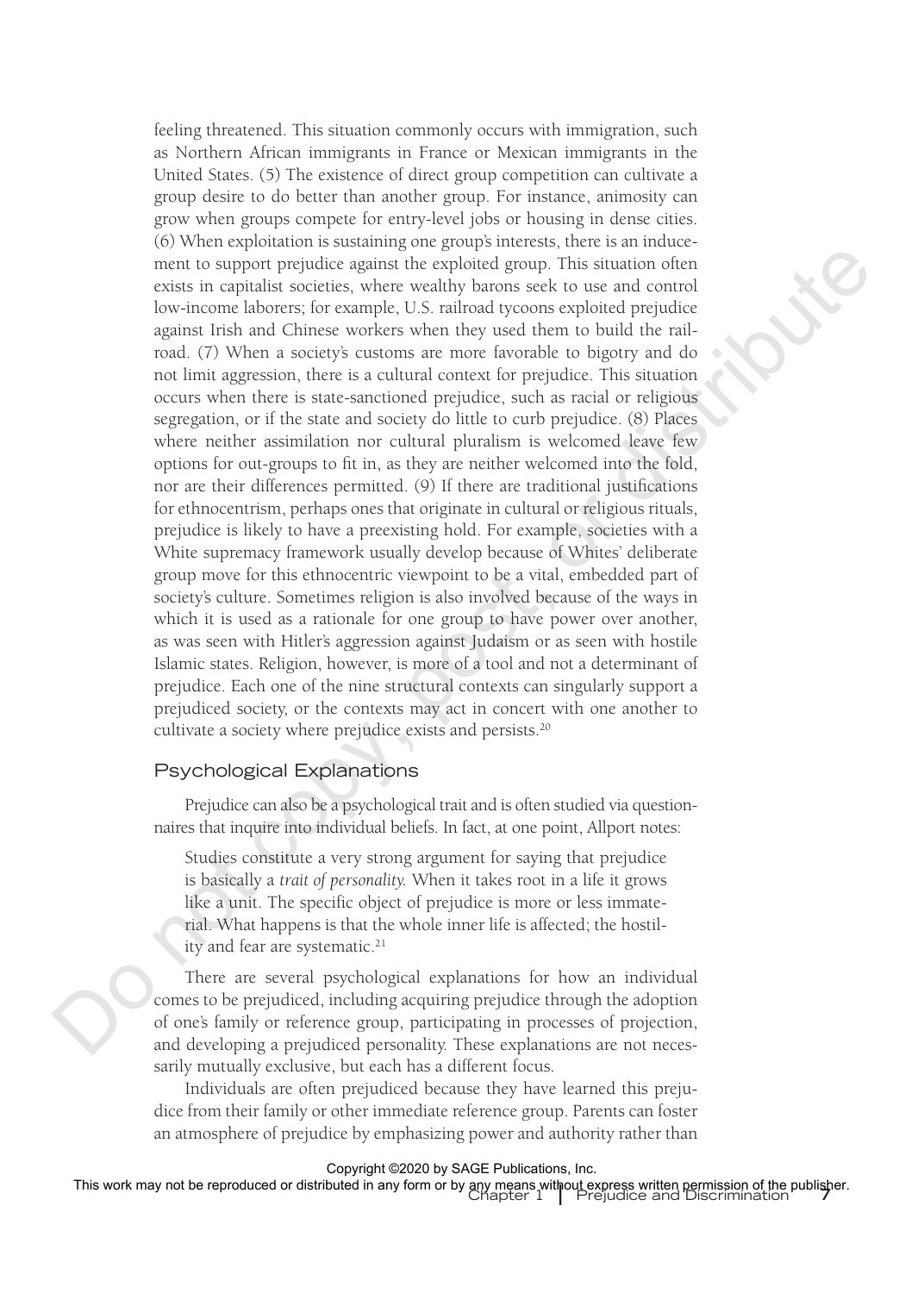trust and tolerance. Studies suggest that children as young as 2 and a half learn racial differences and labels before they quite understand them.<sup>22</sup> At the first stage of prejudice development, a child learns how to generalize people into groups. Next, the child practices rejection of individuals based on group membership but may not understand this behavior. At the third stage, the child learns how to make prejudice sound rational and acceptable to society. At the last stage, around the age of 12, a child knows how to use language that sounds acceptable while practicing rejection in behavior. The irony of learning prejudice is that a young child often speaks in prejudicial terms but doesn't believe these ideas, due to a lack of comprehension, while an older child knows how to practice discrimination while deferring to social graces. As adults, people learn to mold their prejudices to their life experiences and fit their biases to their particular needs.<sup>23</sup>

Prejudice also develops out of a psychological desire to project one's personal problems onto someone else. This desire can arise from frustration with one's personal life, community, or broader conditions of living; it can arise from aggression and hatred that an individual generally feels; and/or it can come from anxiety or guilt associated with fear, economic insecurity, or low self-esteem. Generally, **projection** emerges "whenever, and in whatever way, a correct-appraisal of one's own emotional life fails and gives way to an incorrect judgment of other people."24 Allport notes three types of projection: (1) direct, (2) mote-beam, and (3) complementary. Direct projection helps solve one's own inner conflict by ascribing it to another group and then directly blaming the out-group members for it. Mote-beam projection is when a person exaggerates qualities in others, which both the out-group and the prejudiced person hold but go unrecognized within the prejudiced person. Complementary projection is the process of explaining one's own state of mind by projecting imaginary intentions and behaviors onto others. A particular type of projection is scapegoating—that is, when one assigns to a group one's own negative characteristics. Scapegoating is a common form of projection because it allows the individual not to accept responsibility or guilt for personal issues because it is assigned to others.25 assessme, and in the state of the state of the state of the state of the state of the state of the state of the state of the state of the state of the state of the state of the state of the state of the state of the state

A third psychological explanation for prejudice is the prejudiced personality. Allport outlines eight general characteristics of a prejudiced personality: (1) The person has underlying insecurity and buried feelings; (2) the person has ambivalence toward his/her/zir parents; (3) the person has rigid moralistic views, such as an irrational allegiance to manners and conventions; (4) the person has strong dichotomized thinking, with a clear line set between good and bad people; (5) the person has little tolerance for ambiguity; (6) the person is extropunitive, in that the person assigns blame to others, rather than taking internal stock of personal faults or limitations; (7) the person strongly adheres to social order and is devoted to institutions and organizational memberships; and  $(8)$  the person prefers an authoritarian type of power.<sup>26</sup> Of course, prejudiced people may have all or some of these characteristics, and some may be more or less present, but these eight characteristics are typical of prejudiced personalities. On an extreme level, demagogues, as leaders

Copyright ©2020 by SAGE Publications, Inc.

This work may not be reproduced or distributed in any form or by any means without express written permission of the publisher.<br><sup>8</sup> Part I | Foundational Theories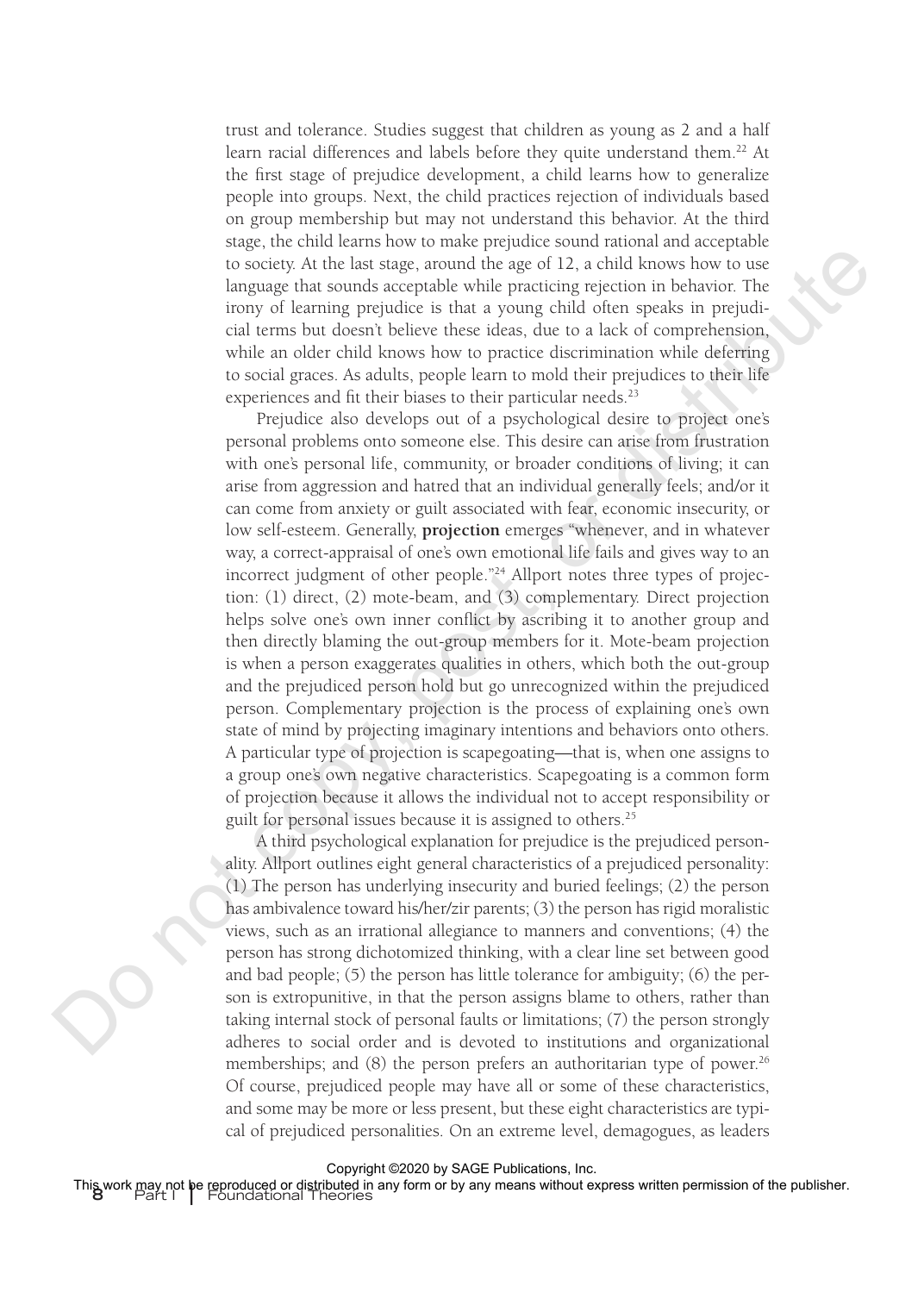who appeal to prejudiced people rather than logic, cater to this prejudiced personality by emphasizing broad sweeping narratives, such as the people have been cheated, there is a conspiracy against the people, the government is corrupt, and the people cannot trust foreigners. Demagogues and fascists, as seen with Hitler, often exhibit a high level of paranoia, a characteristic that commonly belongs to those with extreme prejudice.<sup>27</sup>

#### **Prejudice in Action**

Understanding how or why someone has come to be prejudiced is important, but Allport also looks at how prejudice manifests. All prejudiced people do not translate their beliefs into action, and the level of discrimination varies. There are five general manifestations of prejudice: (1) anti-locution, (2) avoidance, (3) discrimination, (4) physical attack, and (5) extermination. Anti-locution is the verbal expression of prejudice, usually by talking about one's bias with others, but the target is not directly addressed. For example, a person talks to friends about their dislike for a group but doesn't openly share this information. Avoidance is when prejudiced people take active measures to avoid the target of their prejudice. In this case, a person will choose their important locations, such as home, school, and house of worship, based on their likelihood of coming into contact with the target of their prejudice. Discrimination is the typical manifestation of prejudice, such as rejecting employment or housing. People often do not practice discrimination if there is a challenge to doing so but will discriminate if they can do so without confronting the target. Physical attack is the forceful removal of the target from communities or general intergroup violence. The most extreme prejudice results in extermination, such as measures taken by Whites to lynch Blacks or massacre indigenous people. Physical violence is more likely in certain contexts, including when there is a long period of categorical prejudgment or a long period of verbal complaint, when there is growing discrimination in society, when prejudiced people feel some strain upon them (real or imagined), when people tire of their inhibitions, when organizations create a culture and structure for malcontents, when individuals find that their wrath is sanctioned by organizations, when there is some precipitating event or riot, and when others participate in the violence.<sup>28</sup> **Dress that entropy is the maximal propagation**<br> **Dress that determines the projective distributes**<br>
Dress the maximum of the content of the content of the content of the content of the content of the content of the conte

# **How to Challenge Racism**

Throughout *The Nature of Prejudice,* Allport suggests opportunities for challenging prejudice, both on the structural level and on the individual level. On the structural level, Allport looks to studies that suggest increased contact between groups can lessen bias if authentic relationships occur. Residential integration, where communities of color occupy equal status and common goals with Whites, can be an effective route.<sup>29</sup> Other options include formal education, intercultural programs, group retraining, and positive mass media

Copyright ©2020 by SAGE Publications, Inc.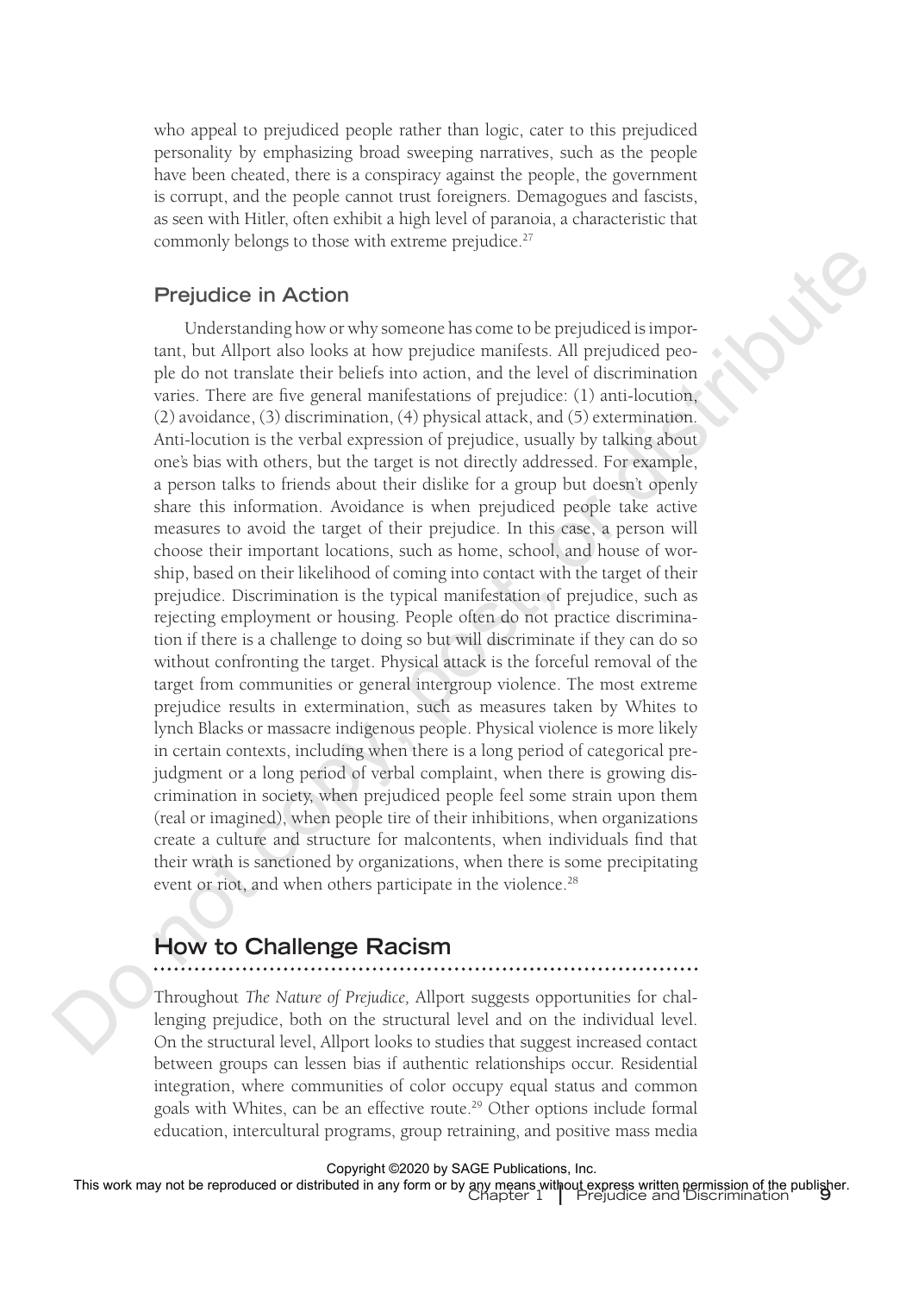# **By the Numbers**



- Seventy-two percent of Whites, 71% of Blacks, and 58% of Hispanics say that it is never acceptable for a White person to use the N-word.
- Forty-five percent of Whites say that people assume they are racist or prejudiced, compared to 25% of Blacks, 24% of Asians, and 21% of Hispanics.
- Sixty-two percent of Asian-White multiracials feel very accepted by Whites, compared to 47% of Asian-White multiracials who feel very accepted by Asians. Twenty-five percent of Black-White multiracials feel very accepted by Whites, compared to 58% who feel very accepted by Blacks.

*Sources:* Horowitz, Brown, and Cox (2019); Ibid.; Parker et al. (2015).

messages.30 Education programs should particularly emphasize that race is not a biological reality. On the individual level, Allport provides the characteristics of a non-prejudiced personality, which can be used to develop goals for individual therapy plans for prejudiced people. A non-prejudiced personality deemphasizes individualism, develops self-insight, is intropunitive rather than extropunitive, has tolerance for ambiguity, and has a trusting approach. $31$ Allport emphasizes that no one strategy is the answer and that a multimethod approach, on the structural and individual level, should be taken.

# **Evaluation**

#### **Methodological Benefits**

This theoretical examination of prejudice relies on an exhaustive methodological review of earlier studies from a range of disciplines. Allport regularly pulls on interdisciplinary sources, such as *Journal of Personality, Fortune* (the magazine), *American Journal of Orthopsychiatry, Journal of Social Psychology, Journal of Educational Sociology,* and *Public Opinion Quarterly.* He moves through masses of research by providing specifics of studies, by using multiple examples to illuminate a particular facet of prejudice, and by summarizing the contributions of several researchers. For example, in Chapter 16 of *The Nature of Prejudice*, on the effect of contact among groups, he provides several tables from other studies, such as "Opinion of U.S. Soldiers Regarding Germans as Related to the Frequency of Their Contact with German Civilians," from the book *The American Soldier* (1949); "Percentage of Respondents Giving Indicated Reasons for Wanting to Exclude Negroes from Their Seventy-two percent of Whites, 3718 of  $\bullet$  Sixty-two percent of Asian-White roubles, and particular is not<br>able be a style person in the magnetal of Fig. of Asian White equality<br>is note that the Moody is the sole of the

Copyright ©2020 by SAGE Publications, Inc.

This work may not be reproduced or distributed in any form or by any means without express written permission of the publisher.<br>10 **Part I** Poundational Theories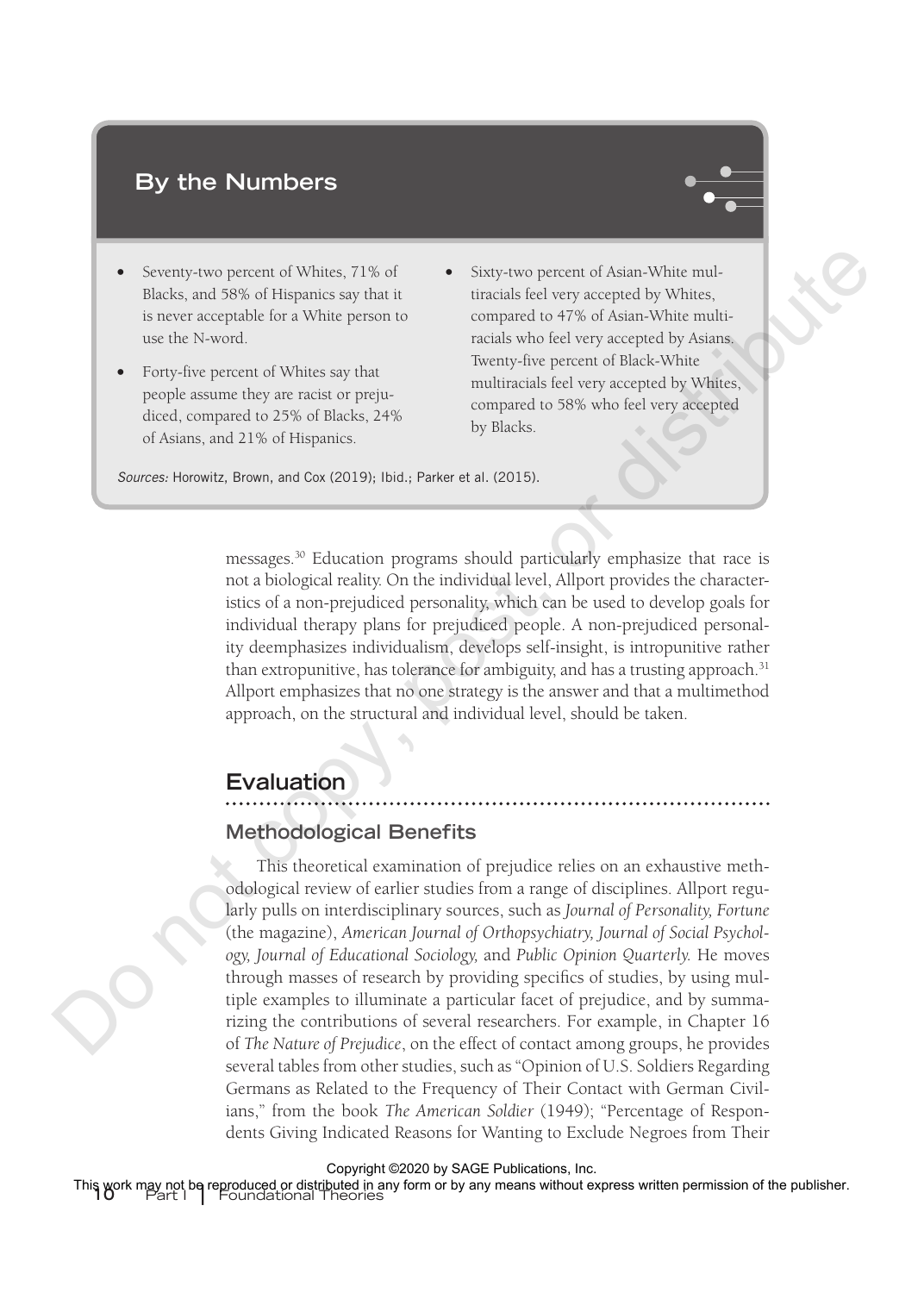Neighborhood," from the unpublished work *Residential Contact as a Determinant of Attitudes Toward Negroes* (1950); and "Are They (the Negro People in the Project) Pretty Much the Same as the White People Who Live Here or Are They Different?" from *Interracial Housing: A Psychological Evaluation of a Social Experiment* (1951). Allport also relies on interviews or excerpts from firstperson historical accounts. This use of supportive data from a range of studies and disciplines is typical of the methods employed by Allport throughout the book. Although Allport's theory does not rely on primary research, the range and rigor of sources used to illuminate the multiple facets of prejudice are impressive and invaluable for attaining a broad framework of prejudice.

#### **Methodological Limitations**

Limitations to Allport's methodology include the lack of research or testing of any specific approach to explaining prejudice. The methodology used is a collection of studies and commentary, rather than a scientific evaluation of any one proposed explanation, and the numerous sources cited in the book make it virtually impossible to evaluate the rigor of each study that Allport cites. Thus, the methodology is difficult to assess as a factor independent of the sources Allport uses. Allport's theory, then, relies on his synthesis of previous research rather than any type of primary data collection or analysis.

#### **Theoretical Benefits**

The interdisciplinary review of such a wide range of studies and theoretical approaches leads to a nuanced perspective on prejudice. As Allport notes in the beginning of his book, his aim is to provide a framework for future scholars—a theoretical foundation based on a holistic synthesis of the work on prejudice. The table of contents of the book provides a theoretical outline of how to approach the study of prejudice with 31 chapters, ranging from the introduction, "What Is the Problem?" to specific facets, such as "Stereotypes in Our Culture" and "Choice of Scapegoats," to a chapter toward the end on "Evaluation of Programs." Throughout the book, there is a carefully balanced view of explaining prejudice as a problem belonging to society and a problem belonging to individuals. Likely, the greatest theoretical benefit is that Allport successfully meets his goal of setting the stage for a theory of prejudice that successive scholars have relied on. As noted social psychologist Thomas Pettigrew remarks, "the book continues to be the definitive theoretical statement of the field."32 From the baselines is repeated to the methods employed by Allipear throughout the baselines is repeated to the methods employed by Allipear throughout the baseline of original allipsed allipsed for primary researchs, the

#### **Theoretical Limitations**

The limitation of a focus on prejudice is that the analysis does not clearly indicate why some groups are chosen as targets of prejudice and others are not. It also does not explain how some groups are able to progress through a period of targeted prejudice to eventually become accepted, while others are

Copyright ©2020 by SAGE Publications, Inc.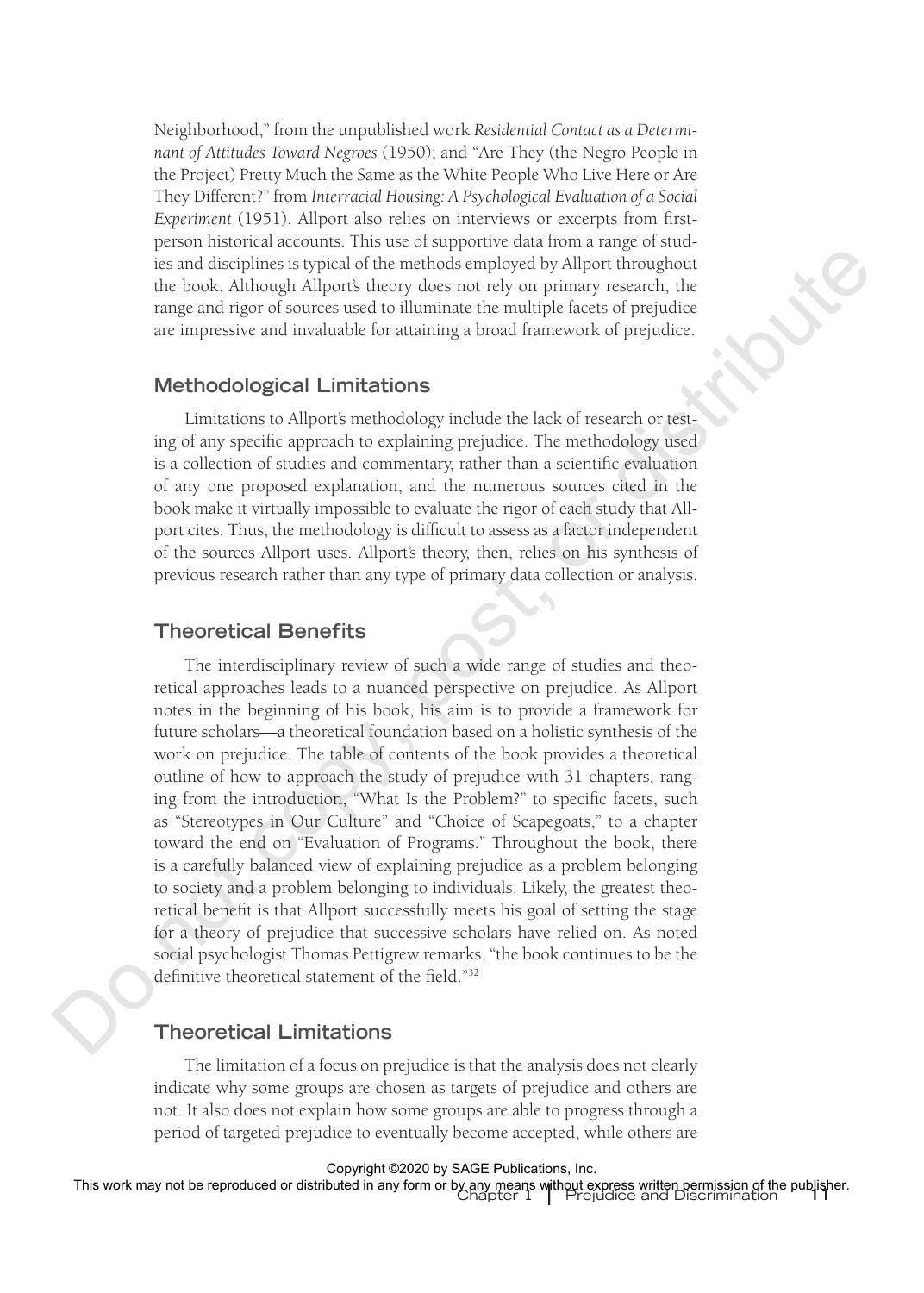not. *The Nature of Prejudice* tends to focus on Black communities and Jewish communities (which makes sense, given that the book was published in the 1950s, when anti-Black and anti-Jewish sentiment was high), but there's no rigorous theoretical explanation as to why these two groups are persistently the targets of prejudice. Likewise, there's no reason given as to why Irish communities, who had previously been seen as different and had experienced severe discrimination, then came to be accepted by Whites. Prejudice, as a theoretical concept, tends to lack a sophisticated analysis of power that could help explain the structure of hierarchies. Overall, the strength of prejudice as an explanatory perspective is more on the individual, psychological level, while its theoretical limitation is in addressing power differentials, hierarchies, evolution in racial group dynamics, and similar processes.

# **Additional Contribution: Merton's Typology**

Robert Merton's typology, which was published around the same time as Allport's book, is widely referenced for situating the complex relationship between prejudice and discrimination. Merton contends that there is not a direct causal relationship between prejudice and discrimination, in that prejudice always directly results in discrimination. Instead, he offers a typology to explain the multiple ways in which prejudice and discrimination can be related—and therefore the likelihood of when discrimination will occur. Merton proposes four types of prejudice–discrimination linkages: (1) unprejudiced nondiscriminators, (2) unprejudiced discriminators, (3) prejudiced nondiscriminators, and (4) prejudiced discriminators. Unprejudiced nondiscriminators, or all-weather liberals, believe in freedom and equality and seek out likeminded people; they are not ambivalent about social problems but often lack an awareness of them. Unprejudiced discriminators, or fair-weather liberals, tend to discriminate only if they feel it is necessary, particularly if it is in their self-interest. Fair-weather liberals often obey policies against discrimination because they prefer that their actions meet their unprejudiced views. Prejudiced nondiscriminators, or timid bigots, look upon many groups unfavorably and follow stereotypes, but they won't discriminate if there is law or social pressure against doing so. The fourth type is prejudiced discriminators, or active bigots, who believe in the inferiority of others and their right to act on that prejudice.<sup>33</sup> Because this is a typology, many people don't fall neatly into one of the four groups; nevertheless, the typology provides a useful guide to understand the varied relationship between prejudice and discrimination. constrained a more into the control of the secondary of the secondary and the statistical control deverable results in the statistical control of the statistical model is the statistical model of the statistical model of

#### **Conclusion**

A theory of prejudice is useful for examining how individuals and societies develop and foster negative bias based on race and/or other identities,

Copyright ©2020 by SAGE Publications, Inc.

**12** Part I **|** Foundational Theories This work may not be reproduced or distributed in any form or by any means without express written permission of the publisher.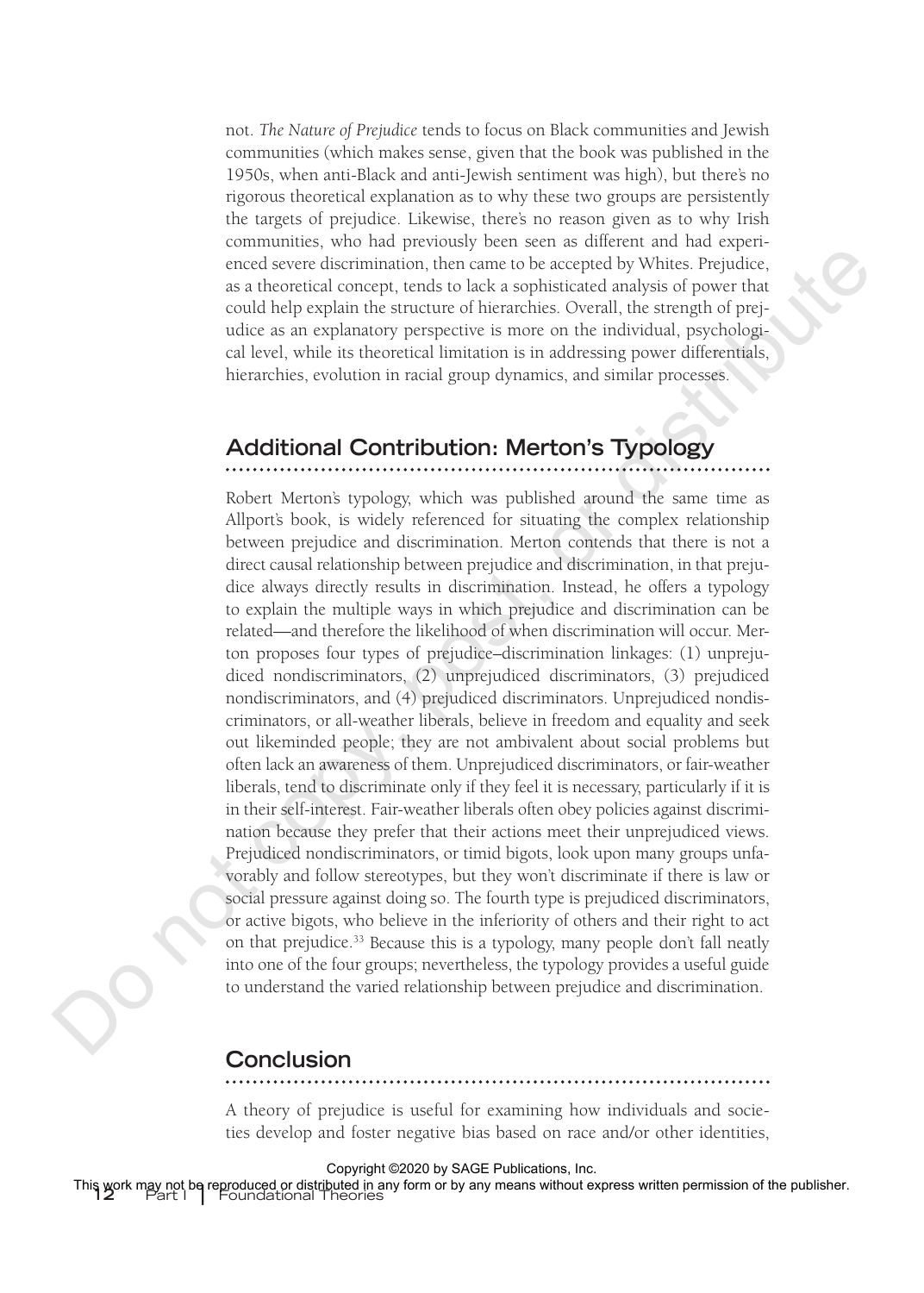such as gender, religion, and class. Arguably, at the root of racism are an irrational perception of and a lack of empathy for people of color, both of which the theory of prejudice help explain. *The Nature of Prejudice* is still widely referenced and considered a foundation for the work on prejudice; in a 25th anniversary edition of the book, Kenneth Clark, the noted psychologist whose work was used in the 1954 *Brown v. Board of Education* Supreme Court case, noted that "its table of contents establishes the parameters for a scholarly social science approach to the discussion and understanding of this complex human problem."34 Merton's typology, too, is still widely referenced and used in an array of sociology textbooks.

# **REFLECT AND DISCUSS**

- 1. What is the difference between prejudgment and prejudice?
- 2. How are group differences, real or imagined, at the root of prejudice?
- 3. Describe the relationship between prejudice and discrimination.

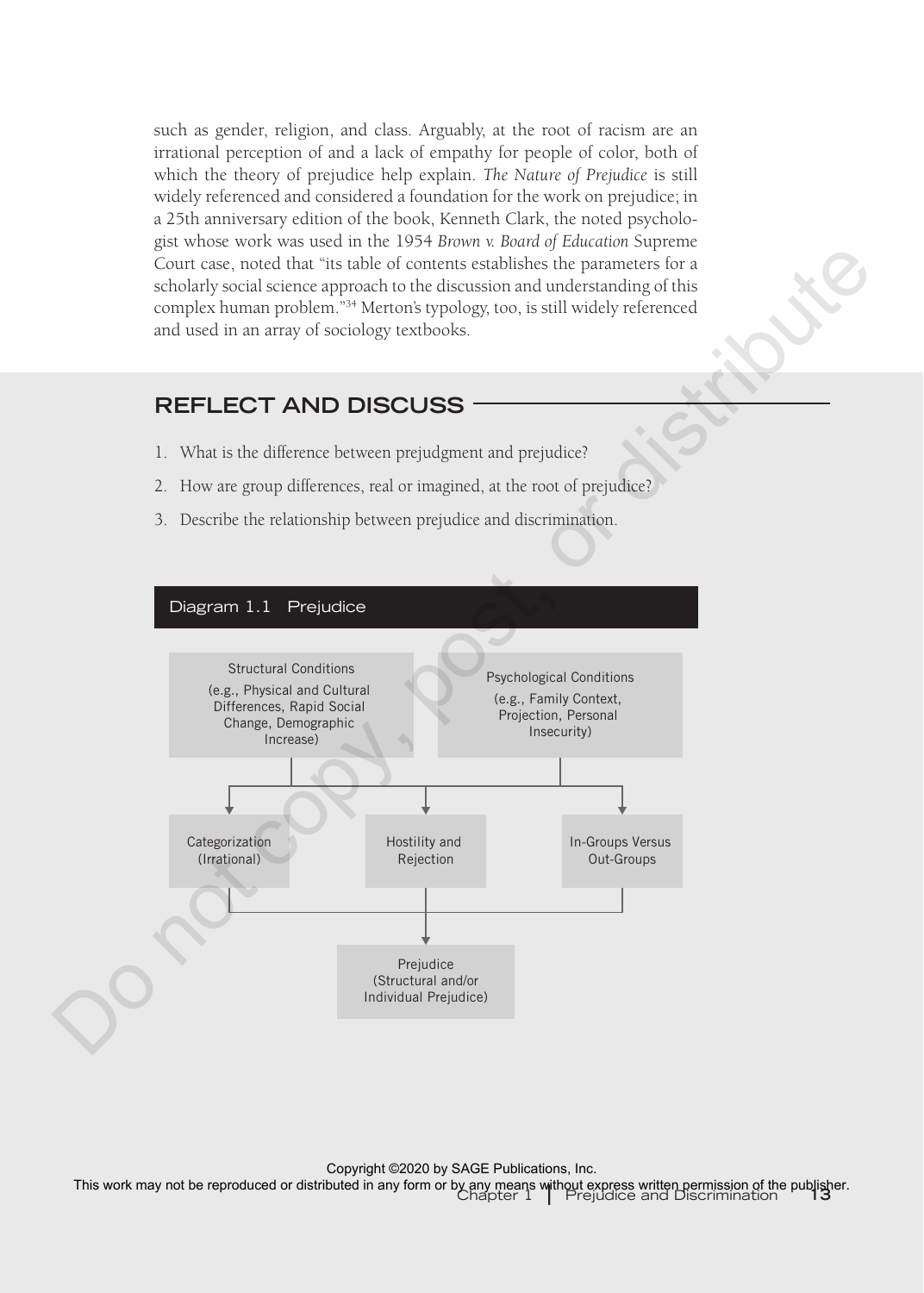#### Diagram 1.2 Merton's Typology



**Category:** "An accessible cluster of associated ideas which as a whole has the property of guiding daily adjustments."35

**Ethnic prejudice:** "An antipathy based upon a faulty and inflexible generalization. It may be felt or expressed. It may be directed toward a group or as a whole, or toward an individual because he is a member of that group."36

**Group:** "Any cluster of people who can use the term 'we' with the same significance."37

**Prejudice:** "Prejudgments become prejudices only if they are not reversible when exposed to new knowledge. A prejudice, unlike a simple misconception, is actively resistant to all

evidence that would unseat it. We tend to grow emotional when a prejudice is threatened with contradiction. Thus the difference between ordinary prejudgments and prejudice is that one can discuss and rectify a prejudgment without emotional resistance."<sup>38</sup>

**Projection:** "Whenever, and in whatever way, a correct-appraisal of one's own emotional life fails and gives way to an incorrect judgment of other people."39

**Stereotype:** "An exaggerated belief associated with a category. Its function is to justify (rationalize) our conduct in relation to that category."40

# **KEY PEOPLE**

**Gordon Allport (1897–1967):** A psychologist who was known for pushing the boundaries

of the discipline, Allport developed the threetiered hierarchy of personality traits and a

Copyright ©2020 by SAGE Publications, Inc.

This work may not be reproduced or distributed in any form or by any means without express written permission of the publisher.<br>14 Part I | Foundational Theories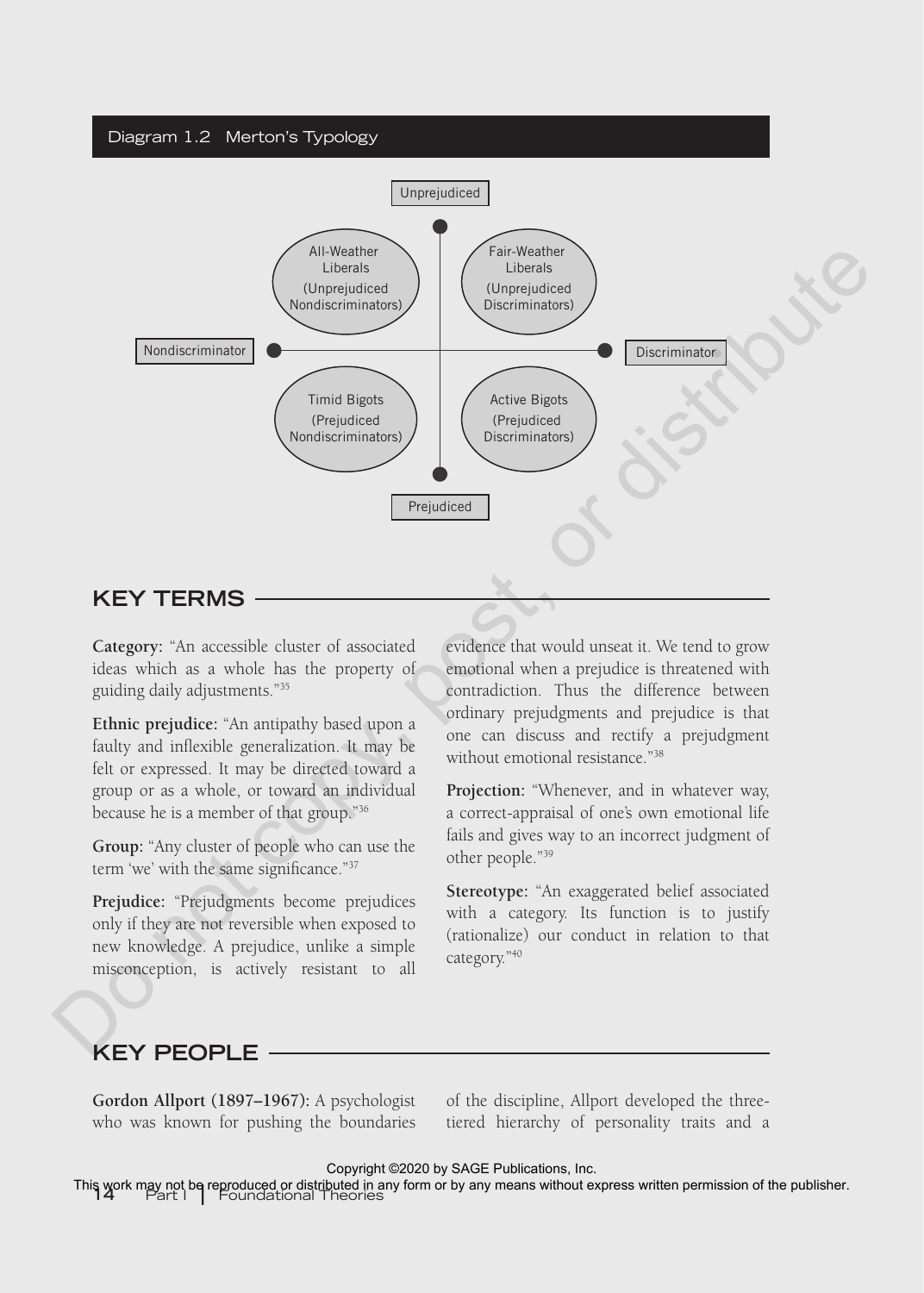theory of prejudice. Allport is ranked as number 11 of 100 of the most eminent psychologists of the 20th century by the American Psychological Association.

**Robert Merton (1910–2003):** Merton was a leading sociologist known for coining a series of foundational concepts, such as "roles," "status set," and "self-fulfilling prophecy." In 1994, he received the National Medal of Science for "founding the sociology of science," and he was the first sociologist to be awarded this honor.

# **WORKS CITED AND FURTHER READING**

Allport, Gordon W. [1954] 1966. *The Nature of Prejudice.* Reading, MA: Addison-Wesley.

Clark, Kenneth. 1979. "Introduction." Pp. ix– xiii in *The Nature of Prejudice: 25th Anniversary Edition*, by G. W. Allport*.* New York: Basic Books.

Dovidio, John F., Peter Glick, and Laurie A. Rudman, eds. 2005. *On the Nature of Prejudice: Fifty Years after Allport.* Malden, MA: Blackwell.

Gilman, Sander L. and James M. Thomas. 2016. *Are Racists Crazy? How Prejudice, Racism, and Antisemitism Became Markers of Insanity.* New York: New York University Press. leading sociologist known for coining a series<br>
MORKS CITED AND FURTHER READING<br>
Albort, Cordan W [1954] 1966. The Nature of Horowitz, Juliana Mensace, Anna Forwe, and<br>
Projudice. Stading, MA: Addison-Wosley.<br>
Limit, Core

Horowitz, Juliana Menasce, Anna Brown, and Kiana Cox. 2019. "Race in America 2019." Washington, DC: Pew Research Center.

Merton, Robert K. 1949. "Discrimination and the American Creed." Pp. 99–126 in *Discrimination and National Welfare,* edited by R. M. MacIver. New York: Harper and Row.

Parker, Kim, Juliana Menasce Horowitz, Rich Morin, and Mark Hugo Lopez. 2015. "Multiracial in America: Chapter 5." Washington, DC: Pew Research Center.

Pettigrew, Thomas. 1979. "The Ultimate Attribution Error: Extending Allport's Cognitive Analysis of Prejudice." *Personality and Social Psychology Bulletin* 5(4):461–76.

## **NOTES**

- 1. Allport ([1954] 1966:xiii).
- 2. Ibid. (516).
- 3. Ibid. (27).
- 4. Ibid. (89).
- 5. Ibid. (13).
- 6. Ibid. (5).
- 7. Ibid. (9).
- 8. Ibid. (9, emphasis in original).
- 9. Ibid. (171).
- 10. Ibid. (173).
- 11. Ibid. (139).
- 12. Ibid. (138).
- 13. Ibid. (181).
- 14. Ibid. (179).
- 15. Ibid. (191, emphasis in original).
- 16. Ibid. (37).
- 17. Ibid. (125).
- 18. Ibid. (103).
- 19. Ibid. (7, emphasis in original).
- 20. Ibid. (221).
- 21. Ibid. (73, emphasis in original).
- 22. Ibid. (31–33).
- 23. Ibid. (289–324).
- 24. Ibid. (380, emphasis in original).
- 25. Ibid. (387–91).
- 26. Ibid. (396–407).
- 27. Ibid. (414–23).
- 28. Ibid. (57–58).

#### Copyright ©2020 by SAGE Publications, Inc.